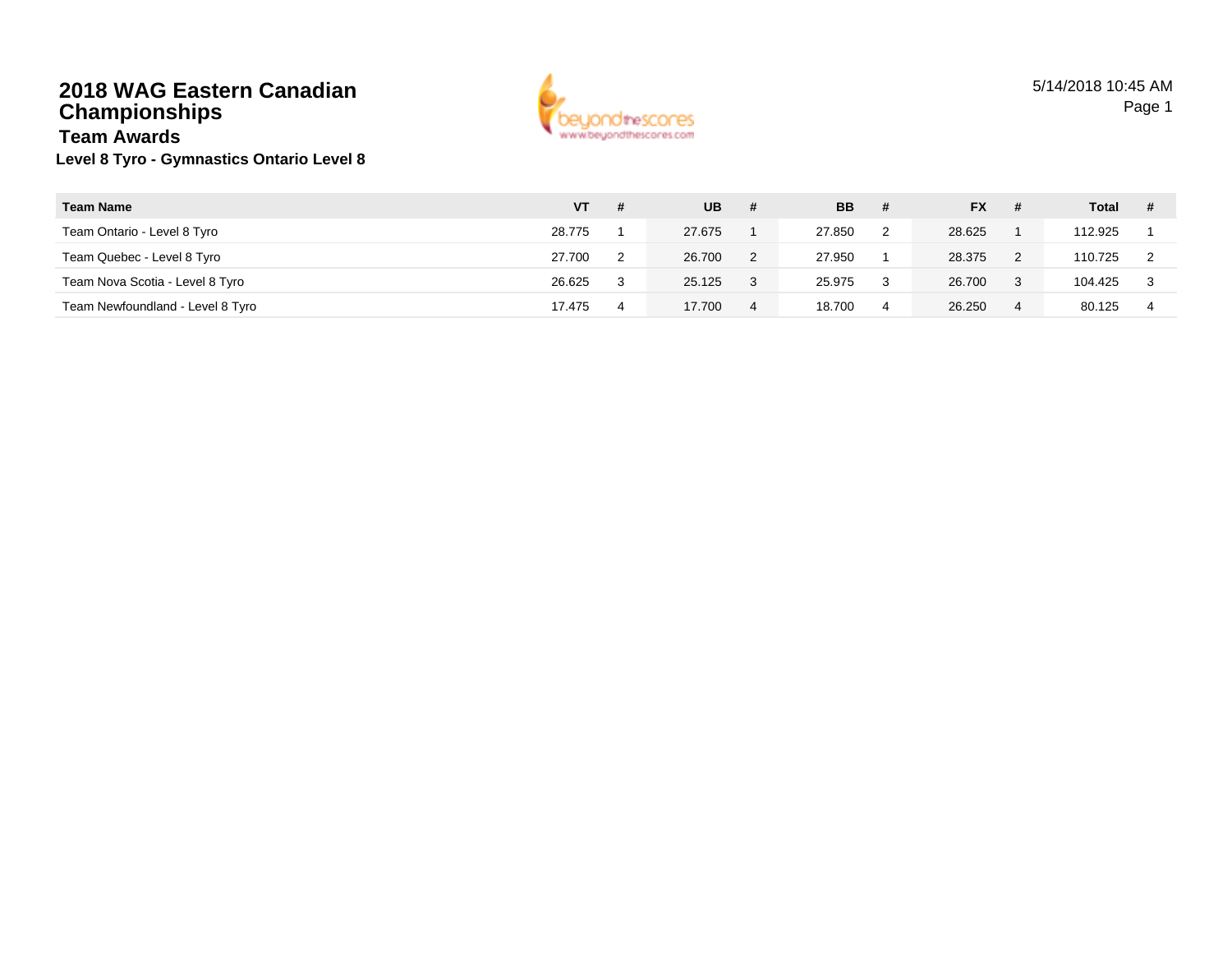### **2018 WAG Eastern CanadianChampionships**



#### **Level 8 Novice - Gymnastics Ontario Level 8 Team Awards**

| <b>Team Name</b>                    | VT     | -# | <b>UB</b> | #              | <b>BB</b> | #  | <b>FX</b> |    | Total   |  |
|-------------------------------------|--------|----|-----------|----------------|-----------|----|-----------|----|---------|--|
| Team Ontario - Level 8 Novice       | 28.425 |    | 27.825    |                | 28.100    |    | 28.525    |    | 112.875 |  |
| Team Quebec - Level 8 Novice        | 27.825 |    | 26.850    |                | 27.575    | -2 | 27.775    |    | 110.025 |  |
| Team New Brunswick - Level 8 Novice | 27.650 |    | 27.525    |                | 27.025    | 3  | 27.150    | -3 | 109.350 |  |
| Team Nova Scotia - Level 8 Novice   | 27.150 | 4  | 26.250    | $\overline{4}$ | 26.225    | 4  | 27.050    | 4  | 106.675 |  |